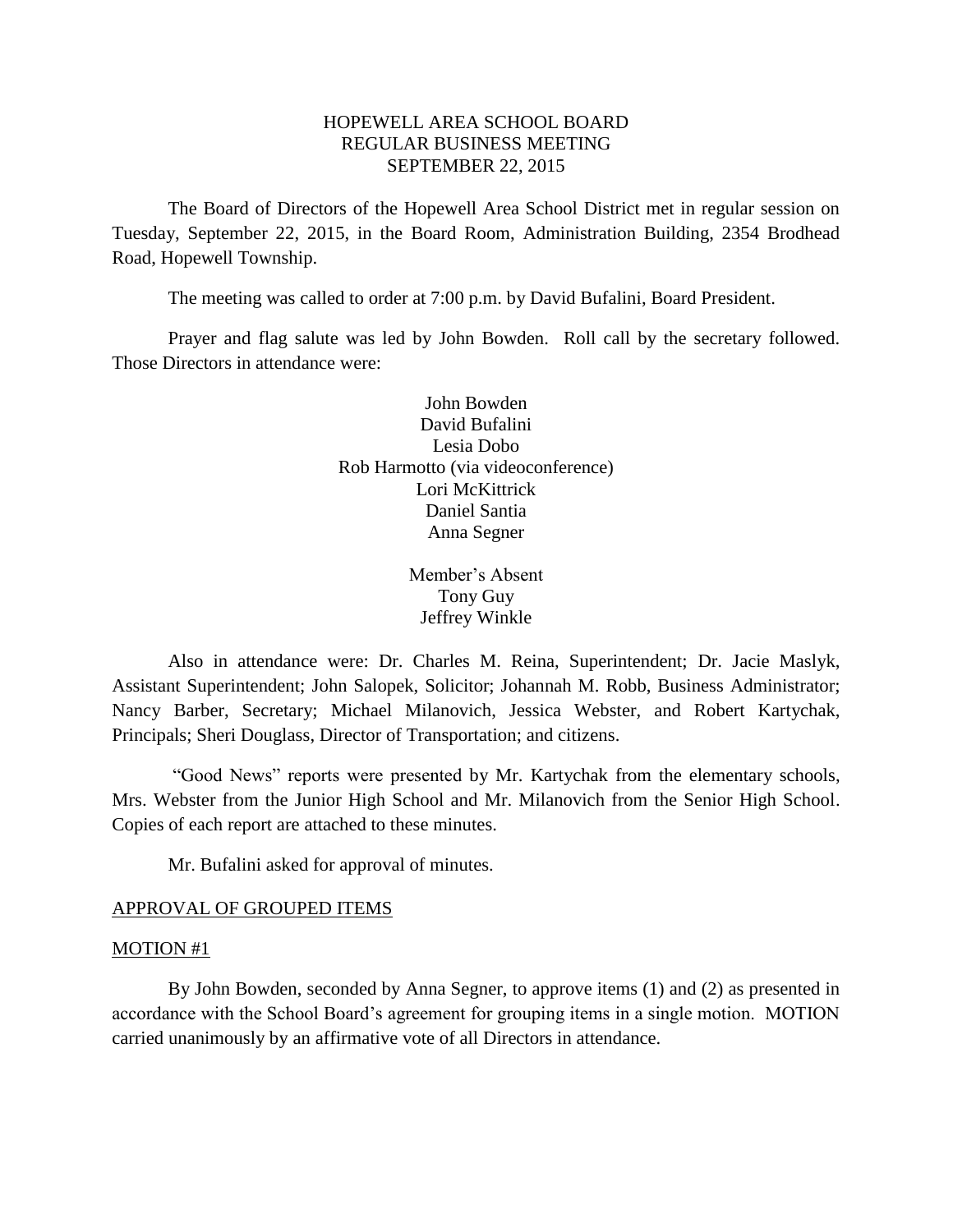## Approval of Minutes

- 1. Recommendation to approve the August 25, 2015 business meeting minutes as presented.
- 2. Recommendation to approve the September 8, 2015 work meeting minutes as presented.

## APPROVAL OF GROUPED ITEMS

#### MOTION #2

By Lori McKittrick, seconded by Daniel Santia, to approve items (1) through (3) as presented in accordance with School Board's agreement for grouping items in a single motion. MOTION carried unanimously by an affirmative vote of all Directors in attendance.

### Tax Collectors' Report

1. Recommendation to accept report for taxes collected for the month of August 2015, as presented, and make said report a part of these minutes.

### Treasurer's Report

2. Recommendation to accept report of the Treasurer for the month of August 2015, as presented, and make said report a part of these minutes.

### Financial Statements

3. Recommendation to accept Financial Statements for the month of August 2015, as presented, and make said statements a part of these minutes.

#### VISITOR'S COMMENTS

Tammy Holland thanked the Board for hiring part-time classroom aides for 1<sup>st</sup> and 4<sup>th</sup> grade at Independence Elementary School.

At this time Mr. Bufalini asked that Committee discussion and recommendations begin.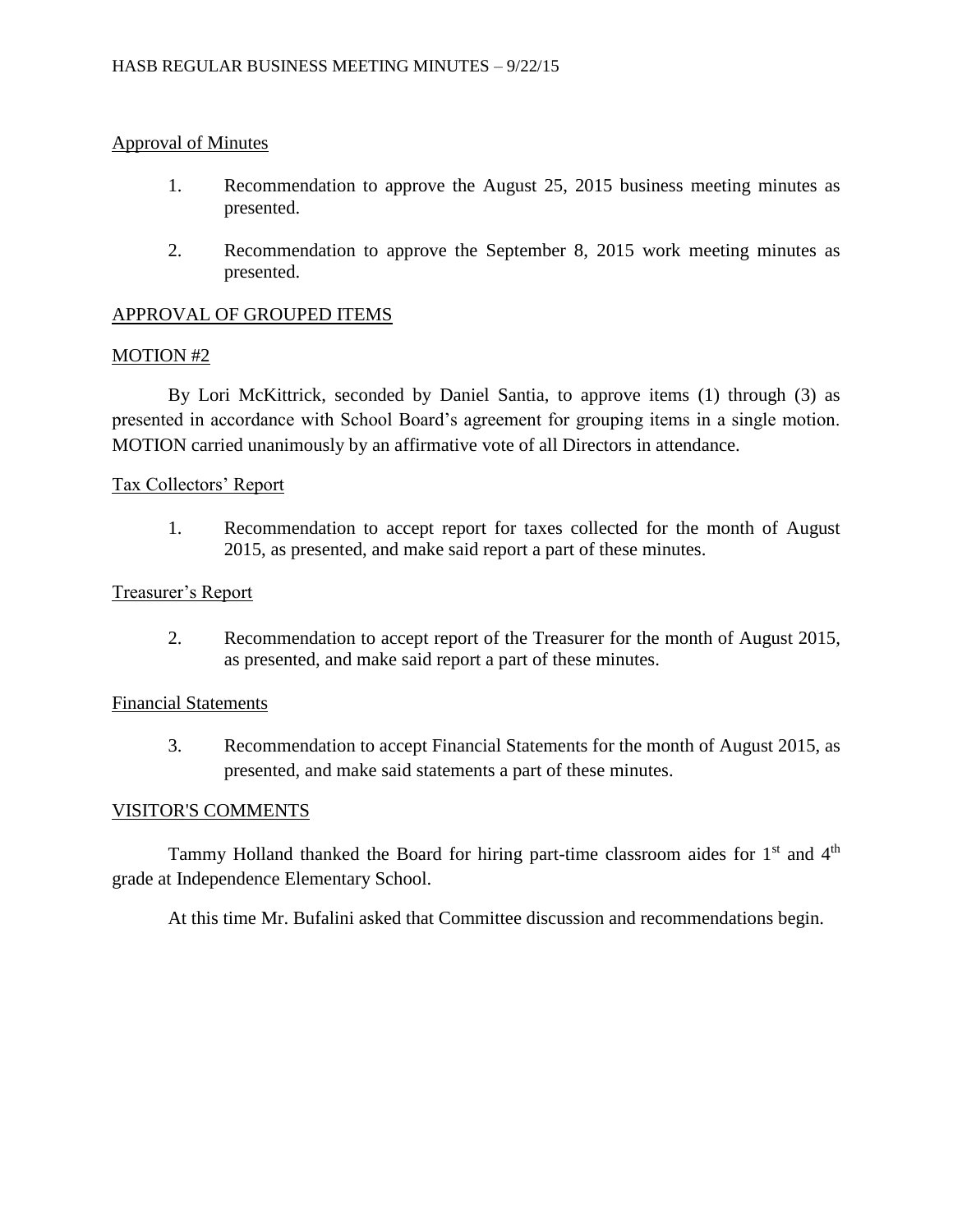## **Education/Curriculum/Instruction by Lesia Dobo, Chair**

#### APPROVAL OF GROUPED ITEMS

#### MOTION #3

By Lesia Dobo, seconded by Daniel Santia, to approve items 1 and 2 in accordance with School Board's agreement for grouping items in a single motion. MOTION carried unanimously by an affirmative vote of all Directors in attendance.

- 1. Staffing Agreement with Stat Staffing to provide one-on-one nursing services on an as needed basis effective August 26, 2015.
- 2. Contract with Epeople Health Care, Inc., dba: eKidzCare, to provide nursing services on an as needed basis throughout the district.

#### MOTION #4

By Lesia Dobo, seconded by John Bowden, to approve free school privileges for Shyanne Hamilton to attend Hopewell High School for the 2015-2016 school year. MOTION carried unanimously by an affirmative vote of all Directors in attendance.

### MOTION #5

By Lesia Dobo, seconded by John Bowden, to approve Annie McCune, a student at Geneva College, to do a field experience placement at the Junior High School under the direction of Mr. Keiper. MOTION carried unanimously by an affirmative vote of all Directors in attendance.

#### MOTION #6

By Lesia Dobo, seconded by John Bowden to approve the SAT Prep Course at the Senior High School in the fall of 2015 and the spring of 2016. MOTION carried unanimously by an affirmative vote of all Directors in attendance.

## **Athletics by David Bufalini, Co-Chair**

#### MOTION #7

By David Bufalini, seconded by John Bowden, to approve an  $11<sup>th</sup>$  grade student from Ambridge Area School District to practice and participate in swimming meets with the varsity swim team for the 2015-2016 School Year. MOTION carried unanimously by an affirmative vote of all Directors in attendance.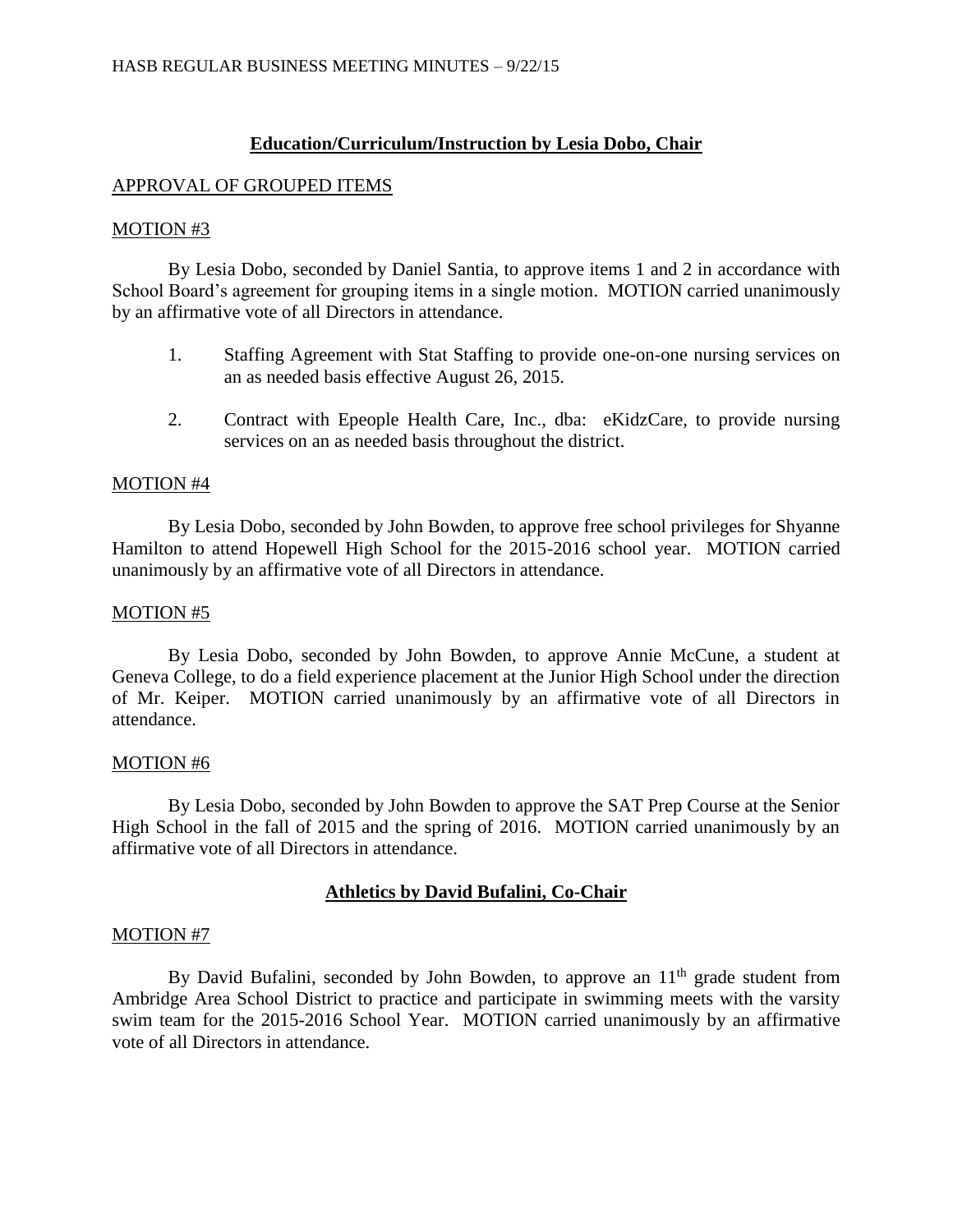## **Buildings and Grounds by Anna Segner, Chair**

#### APPROVAL OF GROUPED ITEMS

#### MOTION #8

By Anna Segner, seconded by Lesia Dobo, to approve items 1 through 9, as presented in accordance with School Board's agreement for grouping items in a single motion. MOTION carried unanimously by an affirmative vote of all Directors in attendance.

- 1. Request of varsity cheerleaders to conduct a Youth Cheer Clinic in the Auxiliary Gym at the Senior High School on October 9, 2015.
- 2. Request of the Class of 2019 to use the Senior High main gym for a donkey basketball game fundraiser on October 21, 2015.
- 3. Request by Joe Kusnir to use Gym A at Hopewell Junior High School for an adult basketball league on Tuesday's and Thursday's from September, 2015 through May, 2016.
- 4. Request from Erin Grow to conduct a youth tennis clinic on the tennis courts or in Gym A or Gym B at the Junior High School on Saturday mornings from 8:00 a.m. until 10:30 a.m. beginning the end of September and running through November.
- 5. Request of Marc Weller and Hopewell Girls Softball to purchase a shed to be placed next to the current shed at Independence Elementary School for equipment and concessions.
- 6. Request from Little Lady Vikings Basketball to use Gym B at the Junior High School on Mondays, Wednesdays, Fridays, and Saturdays from October until the end of February for practice and games.
- 7. Request from Jeff Homziak to use Gym B at the Junior High School on Wednesday evenings and both the main and auxiliary gyms at the Senior High School on Saturday's for an instructional basketball league for girls in grades 2 through 6 beginning October 14, 2015 through December 5, 2015.
- 8. Request from Jeff Homziak to use the auxiliary gym at the Senior High School to hold a youth basketball skills clinic for boys and girls in grades 1 through 8 from October through May.
- 9. Request from the Hopewell Area Aqua Club to use the pool and cafeteria area for home swim meets on Saturdays from October, 2015 through February, 2016.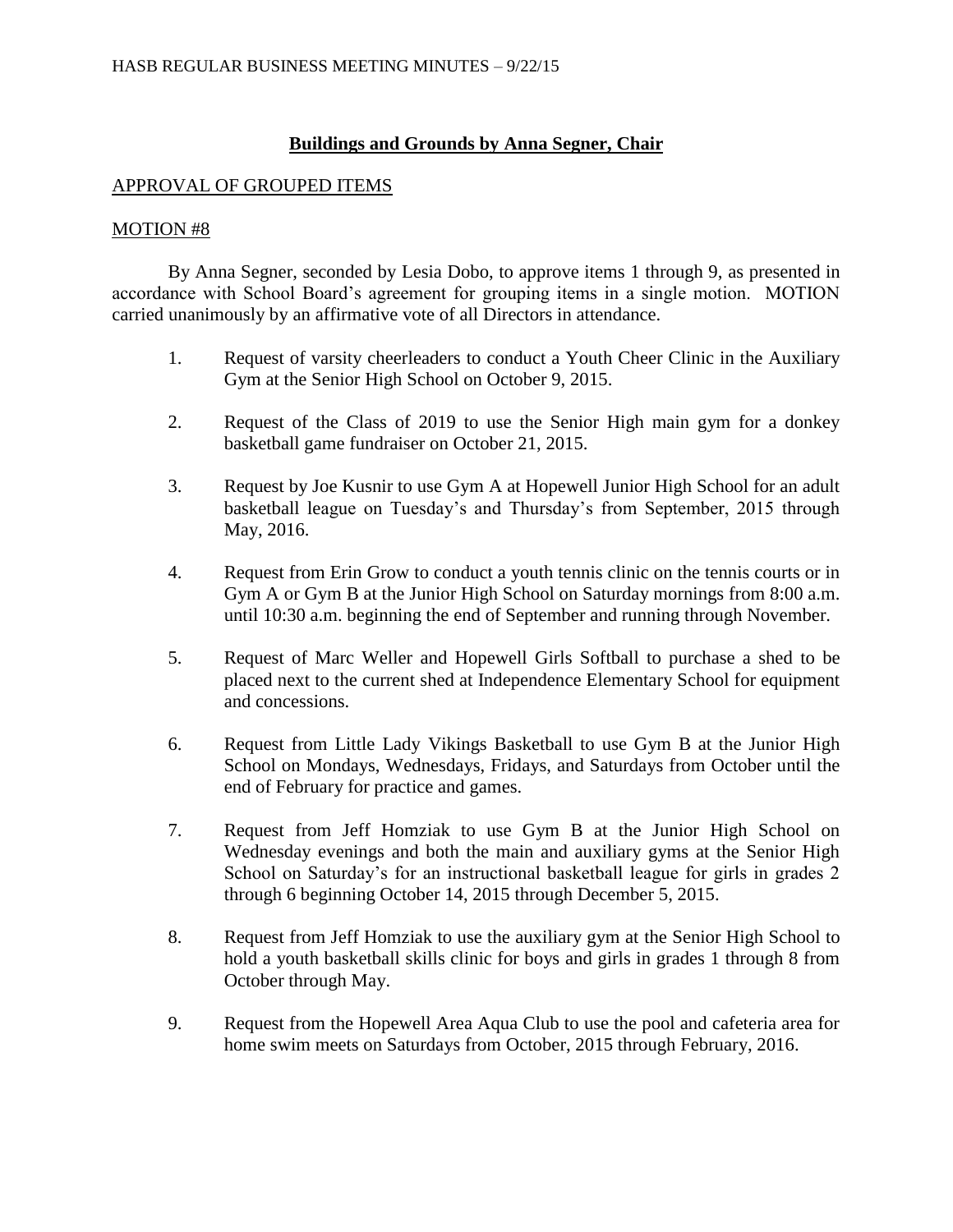# **Finance and Budget by John Bowden, Chair**

### APPROVAL OF GROUPED ITEMS

### MOTION #9

By John Bowden, seconded by Lesia Dobo, to approve items (1) through (3) and to ratify items (4) and (5) as presented in accordance with School Board's agreement for grouping items in a single motion. MOTION carried unanimously by an affirmative roll call vote of all Directors in attendance.

- 1. General Fund List of Bills in the amount of \$478,444.76
- 2. Capital Reserve Fund payment in the amount of \$44,540.14
- 3. Cafeteria Fund payments in the amount of \$64,180.93
- 4. General Fund payments in the amount of \$4,227,597.54

#### MOTION #10

MOTION by John Bowden, seconded by Lori McKittrick, to approve the final payment to Northern Athletic Construction Company in the amount of \$1,350.00 for various senior high projects. MOTION carried unanimously by an affirmative vote of all Directors in attendance.

# **Legislative by Jeffery Winkle; Chair**

#### MOTION #11

MOTION by Lori McKittrick, seconded by John Bowden, to approve the Hopewell Area School District's Return-to-Work program to provide modified duty to employees under job restrictions due to work related injuries. MOTION carried unanimously by an affirmative vote of all Directors in attendance.

## **Nutrition and Food Services by Lori McKittrick, Chair**

#### MOTION #12

MOTION by Lori McKittrick, seconded by Daniel Santia, to approve the contract between the Hopewell Area School District and the Beaver County YMCA to purchase meals/snacks for the YMCA After-School Program. MOTION carried unanimously by an affirmative vote of all Directors in attendance.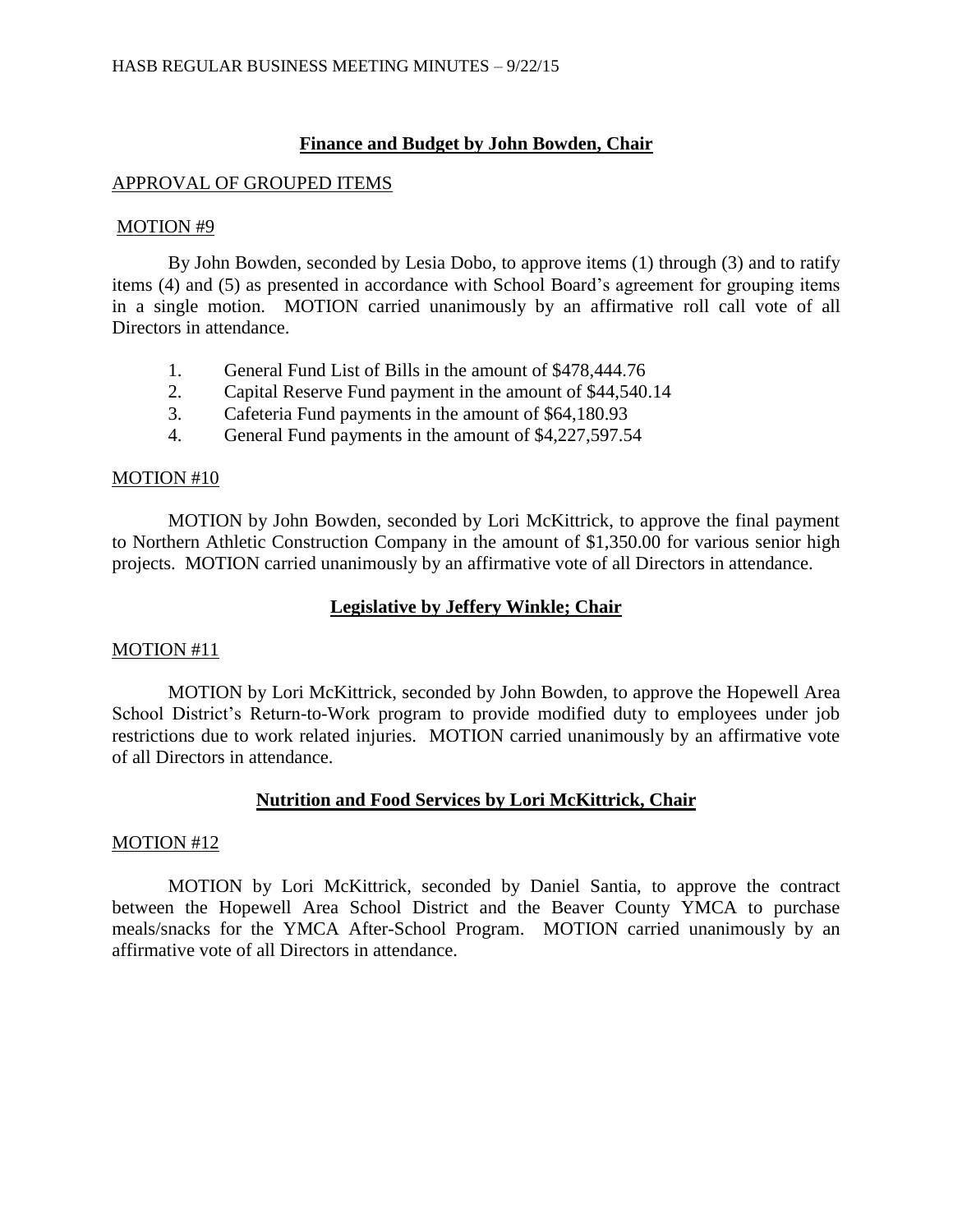# **Personnel by Rob Harmotto, Chair**

### MOTION #13

By Rob Harmotto, seconded by Lesia Dobo, to the approve the employment of Lauren Kozel, life skills teacher at Independence Elementary School at step 1 of the bachelor's scale, effective September 23, 2015. MOTION carried unanimously by an affirmative roll call vote of all Directors in attendance.

### MOTION #14

By Rob Harmotto, seconded by Anna Segner to approve the employment of Stephanie Valentine, business, computer and information technology teacher at Hopewell High School at step 1 of the bachelor's scale, effective October 3, 2015. MOTION carried unanimously by an affirmative roll call vote of all Directors in attendance.

### MOTION #15

By Rob Harmotto, seconded by Lesia Dobo to approve the employment of Kelly Fernandez, special education teacher at Hopewell Junior High School at step 1 of the bachelor's scale, effective September 23, 2015. MOTION carried unanimously by an affirmative roll call vote of all Directors in attendance.

### MOTION #16

By Rob Harmotto, seconded by Lesia Dobo to approve the employment of Letitia Vallecorsa, reprographics, effective September 21, 2015 at step 0 of the Secretary/Aide Collective Bargaining Agreement MOTION carried unanimously by an affirmative vote of all Directors in attendance.

## APPROVAL OF GROUPED ITEMS

#### MOTION #17

By Rob Harmotto, seconded by Daniel Santia, to approve items 1 through 8, as presented in accordance with School Board's agreement for grouping items in a single motion. MOTION carried unanimously by an affirmative vote of all Directors in attendance.

- 1. Employment of Joe Cioc as 1<sup>st</sup> Assistant Girls' Volleyball coach, effective August 17, 2015.
- 2. Employment of Mackenzi Woolsey as  $2<sup>nd</sup>$  Assistant Girls' Volleyball coach, effective September 23, 2015.
- 3. Employment of Laura Davis as breakfast monitor at Hopewell Elementary School, effective August 31, 2015.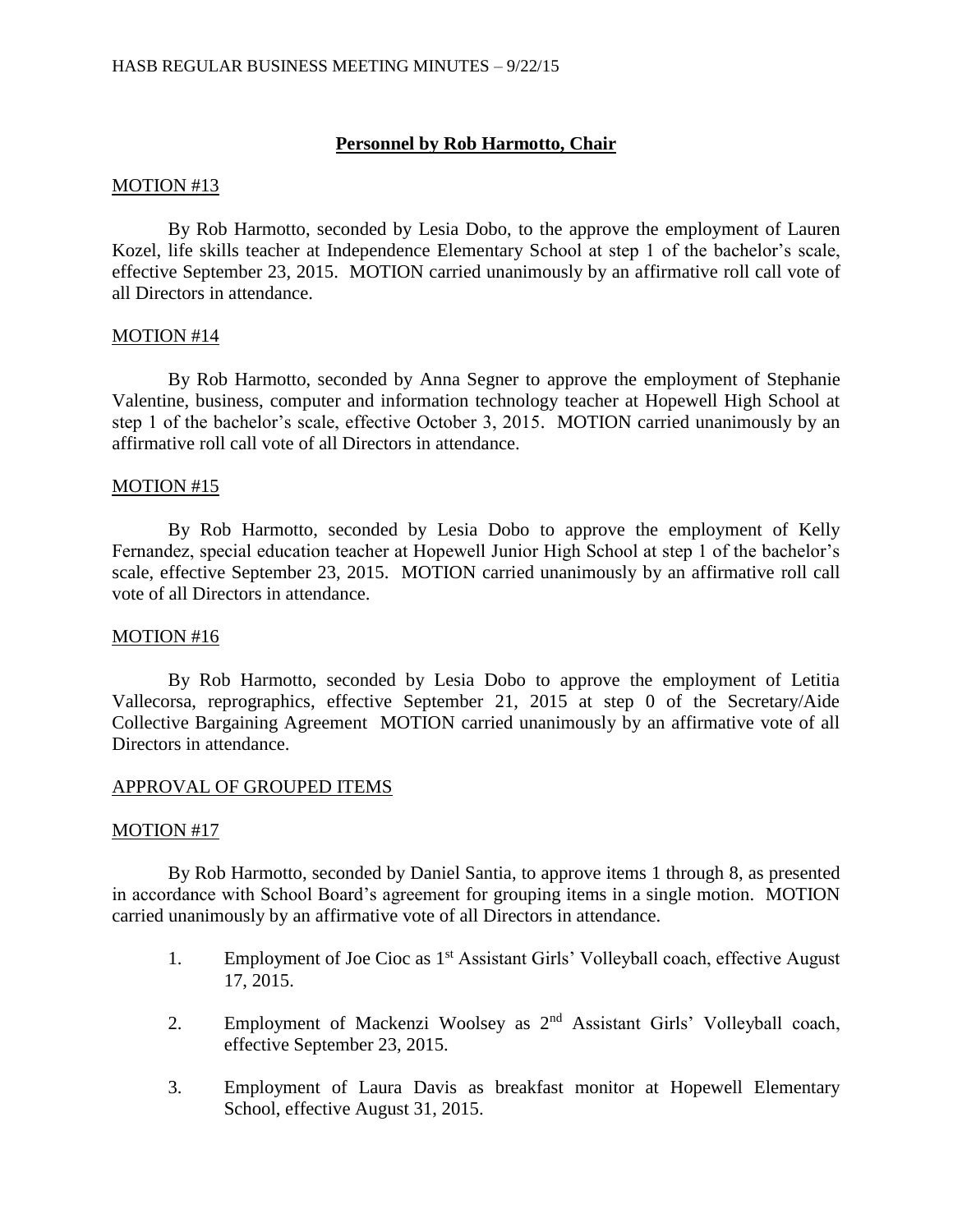- 4. Resignation of Jo-Ann Garofolo, bus driver, effective September 30, 2015.
- 5. Resignation of Jonathan Jones as 1st Assistant Girls' Volleyball coach, effective August 17, 2015.
- 6. Resignation of Marla Henry, bus driver, effective August 17, 2015.
- 7. Resignation of T.R. McClellan, bus driver, effective August 11, 2015.
- 8. Cross country coaching changes as follows:
	- a. John Erath as  $3<sup>rd</sup>$  assistant coach at a salary of \$1,201.00.
	- b. Natalee Bufalini as a volunteer coach.

#### MOTION #18

By Rob Harmotto, seconded by John Bowden, to approve the substitute personnel rosters. MOTION carried unanimously by an affirmative vote of all Directors in attendance.

#### MOTION #19

By Anna Segner, seconded by Lesia Dobo, to approve the employment of Danielle Notarianni as a classroom aide in the life skills classroom at Independence Elementary School, effective October 6, 2015. MOTION carried unanimously by an affirmative vote of all Directors in attendance.

#### Superintendent's Report

Dr. Reina spoke of the following items in his Superintendent's Report.

He thanked each of the retirees, JoAnn Garofolo, Marla Henry and T.R. McClellan, for their service to the District and wished them well in all their future endeavors.

He also said that today was the  $19<sup>th</sup>$  day of school and that things were going well. He said that students were settling in and that teachers were working hard. Students were excited about the new online classes including, Anatomy, Game Design and Sociology.

#### Solicitor's Report

Nothing to report.

#### Unfinished Business

Nothing to report.